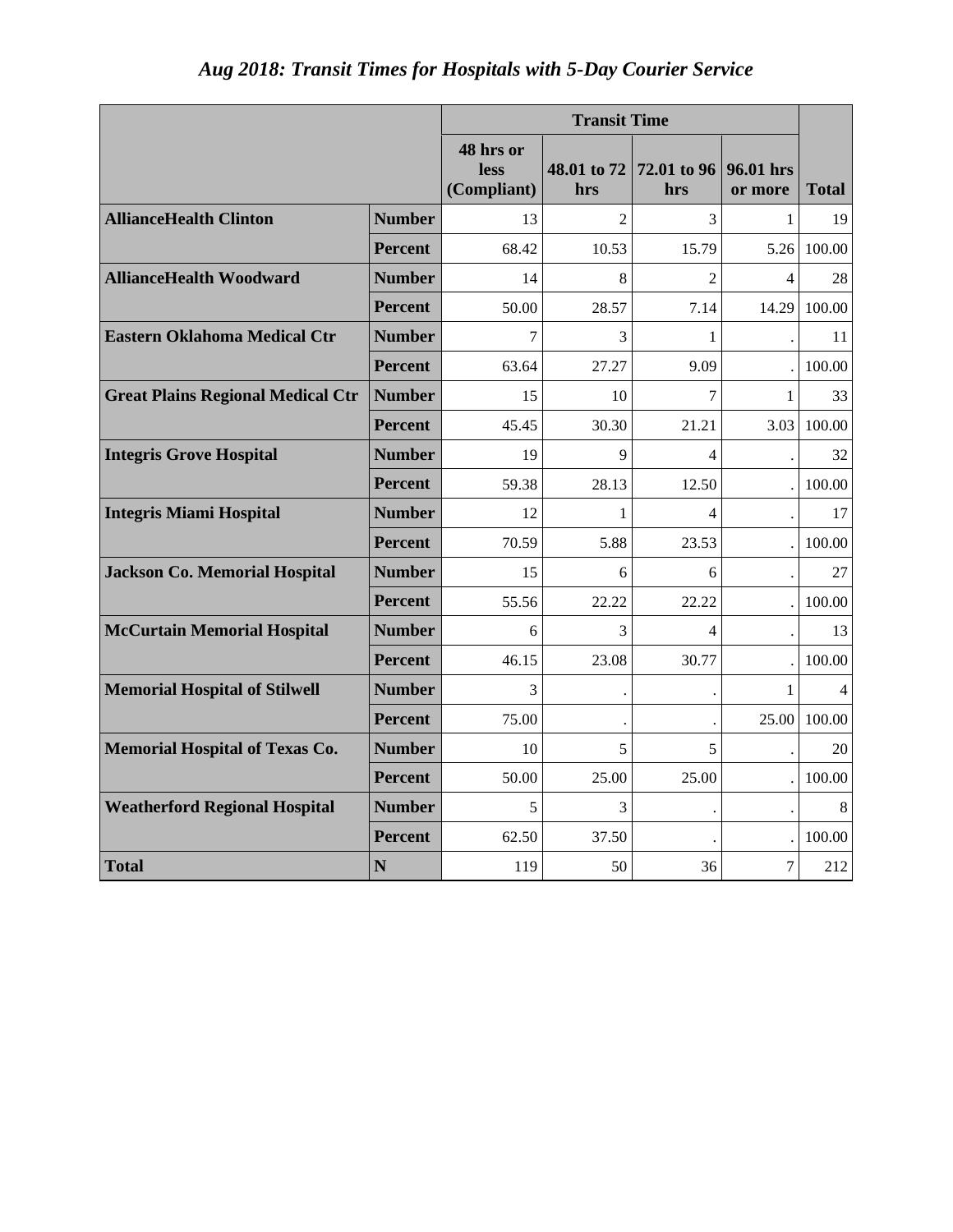## *Aug 2018: Transit Times for Hospitals with 7-Day Courier Service*

|                                          |                | <b>Transit Time</b> |                    |                    |                      |                |              |
|------------------------------------------|----------------|---------------------|--------------------|--------------------|----------------------|----------------|--------------|
|                                          |                | 48 hrs or           |                    |                    |                      |                |              |
|                                          |                | less<br>(Compliant) | 48.01 to 72<br>hrs | 72.01 to 96<br>hrs | 96.01 hrs<br>or more | <b>Unknown</b> | <b>Total</b> |
| <b>AllianceHealth Deaconess</b>          | <b>Number</b>  | 29                  | 18                 | $\overline{c}$     |                      |                | 49           |
|                                          | Percent        | 59.18               | 36.73              | 4.08               |                      |                | 100.00       |
| <b>AllianceHealth Durant</b>             | <b>Number</b>  | 59                  | 11                 | $\overline{2}$     | 3                    |                | 75           |
|                                          | <b>Percent</b> | 78.67               | 14.67              | 2.67               | 4.00                 |                | 100.00       |
| <b>AllianceHealth Midwest</b>            | <b>Number</b>  | 11                  | 17                 | 9                  | 4                    |                | 41           |
|                                          | <b>Percent</b> | 26.83               | 41.46              | 21.95              | 9.76                 |                | 100.00       |
| <b>AllianceHealth Ponca City</b>         | <b>Number</b>  | 47                  | $\Delta$           |                    |                      |                | 51           |
|                                          | Percent        | 92.16               | 7.84               |                    |                      |                | 100.00       |
| <b>Bailey Medical Center</b>             | Number         | 26                  |                    |                    |                      |                | 26           |
|                                          | Percent        | 100.00              |                    |                    |                      |                | 100.00       |
| <b>Chickasaw Nation Medical Ctr</b>      | <b>Number</b>  | 71                  | $\overline{4}$     |                    |                      |                | 75           |
|                                          | Percent        | 94.67               | 5.33               |                    |                      |                | 100.00       |
| <b>Children's Hosp at OU Medical Ctr</b> | <b>Number</b>  | 309                 | 57                 | 1                  |                      |                | 367          |
|                                          | Percent        | 84.20               | 15.53              | 0.27               |                      |                | 100.00       |
| <b>Choctaw Nation Health Care Ctr</b>    | <b>Number</b>  | 42                  |                    |                    |                      |                | 42           |
|                                          | Percent        | 100.00              |                    |                    |                      |                | 100.00       |
| <b>Claremore Indian Hospital</b>         | <b>Number</b>  | 29                  | $\overline{2}$     |                    |                      |                | 31           |
|                                          | <b>Percent</b> | 93.55               | 6.45               |                    |                      |                | 100.00       |
| <b>Comanche Co. Memorial Hosp</b>        | Number         | 112                 | 1                  |                    |                      |                | 113          |
|                                          | Percent        | 99.12               | 0.88               |                    |                      |                | 100.00       |
| <b>Duncan Regional Hospital</b>          | Number         | 47                  | $\overline{4}$     |                    |                      |                | 51           |
|                                          | Percent        | 92.16               | 7.84               |                    |                      |                | 100.00       |
| <b>Hillcrest Hospital Claremore</b>      | <b>Number</b>  | 44                  | $\overline{2}$     |                    |                      |                | 46           |
|                                          | Percent        | 95.65               | 4.35               |                    |                      |                | 100.00       |
| <b>Hillcrest Hospital South</b>          | Number         | 114                 | 24                 |                    |                      |                | 138          |
|                                          | Percent        | 82.61               | 17.39              |                    |                      |                | 100.00       |
| <b>Hillcrest Medical Center</b>          | <b>Number</b>  | 214                 | 16                 |                    |                      |                | 230          |
|                                          | Percent        | 93.04               | 6.96               |                    |                      |                | 100.00       |
| <b>Integris Baptist Medical Ctr-OKC</b>  | <b>Number</b>  | 237                 | 3                  |                    |                      |                | 240          |
|                                          | Percent        | 98.75               | 1.25               |                    |                      |                | 100.00       |
| <b>Integris Bass Baptist Health Ctr</b>  | <b>Number</b>  | 66                  | 1                  |                    |                      |                | 67           |
|                                          | Percent        | 98.51               | 1.49               |                    |                      |                | 100.00       |
| <b>Integris Canadian Valley Hospital</b> | <b>Number</b>  | 89                  |                    |                    |                      |                | 89           |
|                                          | Percent        | 100.00              |                    |                    |                      |                | 100.00       |
| <b>Integris Health Edmond</b>            | <b>Number</b>  | 84                  | 1                  |                    |                      |                | 85           |
|                                          | Percent        | 98.82               | 1.18               |                    |                      |                | 100.00       |
| <b>Integris Southwest Medical Ctr</b>    | <b>Number</b>  | 98                  | 6                  |                    |                      |                | 104          |
|                                          | Percent        | 94.23               | 5.77               |                    |                      |                | 100.00       |
| <b>Jane Phillips Medical Ctr</b>         | <b>Number</b>  | 37                  | $\overline{4}$     | $\overline{c}$     |                      |                | 43           |
|                                          | Percent        | 86.05               | 9.30               | 4.65               |                      |                | 100.00       |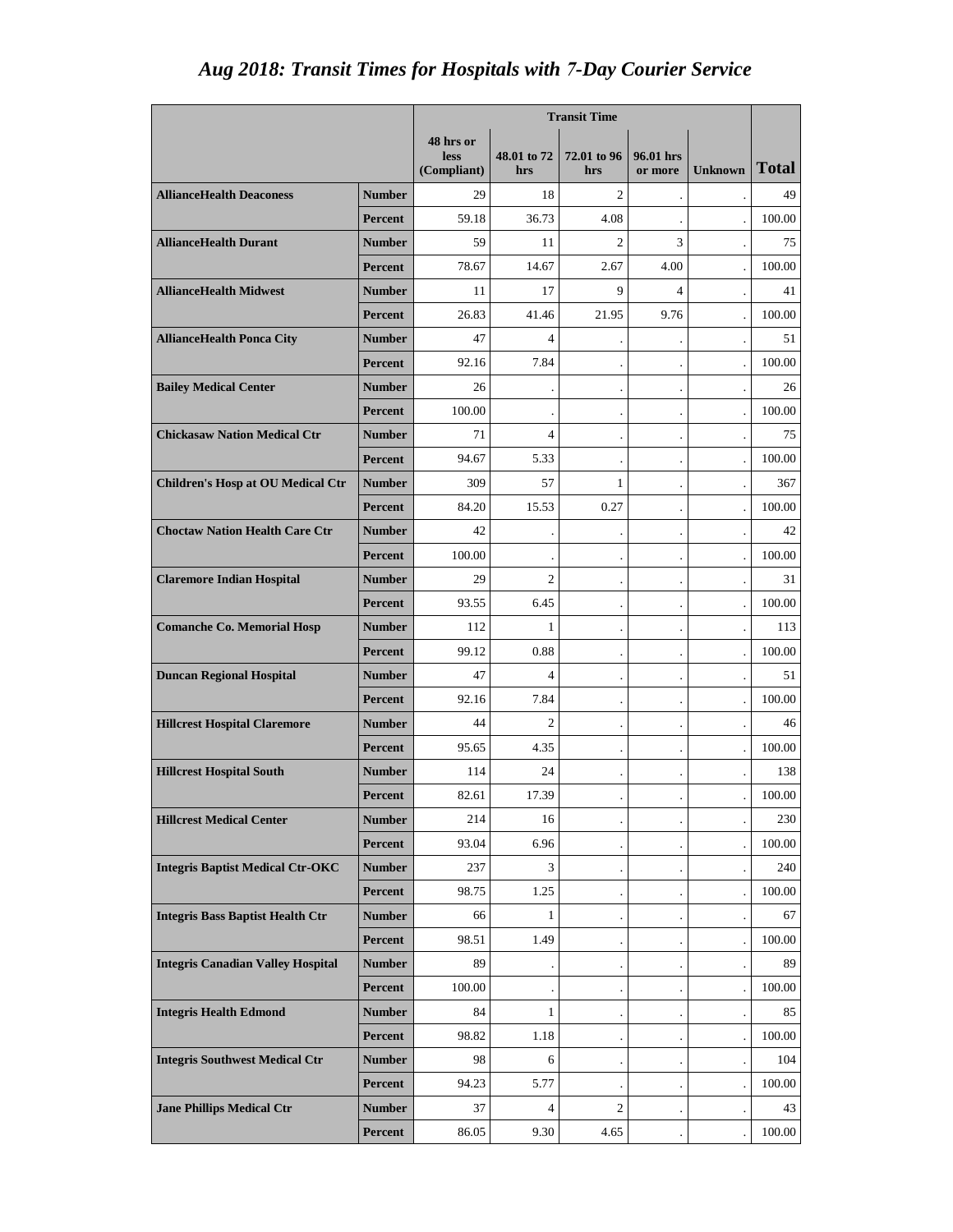## *Aug 2018: Transit Times for Hospitals with 7-Day Courier Service*

|                                        |                | <b>Transit Time</b>                     |                    |                    |                      |                |              |
|----------------------------------------|----------------|-----------------------------------------|--------------------|--------------------|----------------------|----------------|--------------|
|                                        |                | 48 hrs or<br><b>less</b><br>(Compliant) | 48,01 to 72<br>hrs | 72.01 to 96<br>hrs | 96.01 hrs<br>or more | <b>Unknown</b> | <b>Total</b> |
| <b>Lakeside Women's Hospital</b>       | <b>Number</b>  | 113                                     |                    |                    |                      |                | 113          |
|                                        | <b>Percent</b> | 100.00                                  |                    |                    |                      |                | 100.00       |
| <b>McAlester Regional Health Ctr</b>   | <b>Number</b>  | 56                                      | $\overline{c}$     |                    |                      |                | 58           |
|                                        | <b>Percent</b> | 96.55                                   | 3.45               |                    |                      |                | 100.00       |
| <b>Mercy Hospital Ada</b>              | <b>Number</b>  | 32                                      | 6                  |                    | $\mathbf{1}$         |                | 39           |
|                                        | <b>Percent</b> | 82.05                                   | 15.38              |                    | 2.56                 |                | 100.00       |
| <b>Mercy Hospital Ardmore</b>          | <b>Number</b>  | 61                                      | 8                  |                    |                      |                | 69           |
|                                        | Percent        | 88.41                                   | 11.59              |                    |                      |                | 100.00       |
| <b>Mercy Hospital OKC</b>              | <b>Number</b>  | 282                                     | 50                 | $\tau$             |                      |                | 339          |
|                                        | <b>Percent</b> | 83.19                                   | 14.75              | 2.06               |                      |                | 100.00       |
| <b>Norman Regional Health System</b>   | <b>Number</b>  | 206                                     | 3                  |                    |                      | $\mathbf{1}$   | 210          |
|                                        | <b>Percent</b> | 98.10                                   | 1.43               |                    |                      | 0.48           | 100.00       |
| <b>Northeastern Health System</b>      | <b>Number</b>  | 21                                      | 10                 | $\overline{2}$     |                      |                | 33           |
|                                        | Percent        | 63.64                                   | 30.30              | 6.06               |                      |                | 100.00       |
| <b>OSU Medical Center</b>              | <b>Number</b>  | 10                                      | 5                  |                    |                      |                | 15           |
|                                        | <b>Percent</b> | 66.67                                   | 33.33              |                    |                      |                | 100.00       |
| <b>Saint Francis Hospital</b>          | <b>Number</b>  | 322                                     | 43                 | 5                  |                      |                | 370          |
|                                        | <b>Percent</b> | 87.03                                   | 11.62              | 1.35               |                      |                | 100.00       |
| <b>Saint Francis Hospital South</b>    | <b>Number</b>  | 55                                      | 18                 |                    |                      |                | 73           |
|                                        | <b>Percent</b> | 75.34                                   | 24.66              |                    |                      |                | 100.00       |
| <b>Saint Francis Muskogee</b>          | <b>Number</b>  | 40                                      | 11                 |                    | 1                    |                | 52           |
|                                        | <b>Percent</b> | 76.92                                   | 21.15              |                    | 1.92                 |                | 100.00       |
| <b>Southwestern Medical Center</b>     | <b>Number</b>  | 43                                      | 3                  |                    |                      |                | 46           |
|                                        | Percent        | 93.48                                   | 6.52               |                    |                      |                | 100.00       |
| <b>St. Anthony Hospital</b>            | <b>Number</b>  | 89                                      | 9                  |                    |                      |                | 98           |
|                                        | Percent        | 90.82                                   | 9.18               |                    |                      |                | 100.00       |
| <b>St. Anthony Shawnee Hospital</b>    | <b>Number</b>  | 77                                      | 4                  |                    |                      |                | 81           |
|                                        | Percent        | 95.06                                   | 4.94               |                    |                      |                | 100.00       |
| <b>St. John Medical Center</b>         | <b>Number</b>  | 179                                     | 55                 | 3                  |                      |                | 237          |
|                                        | Percent        | 75.53                                   | 23.21              | 1.27               |                      |                | 100.00       |
| <b>St. John Owasso</b>                 | <b>Number</b>  | 46                                      |                    |                    | 3                    |                | 49           |
|                                        | <b>Percent</b> | 93.88                                   |                    |                    | 6.12                 |                | 100.00       |
| <b>St. Mary's Regional Medical Ctr</b> | <b>Number</b>  | 31                                      | $\mathbf{1}$       |                    |                      |                | 32           |
|                                        | Percent        | 96.88                                   | 3.13               |                    |                      |                | 100.00       |
| <b>Stillwater Medical Center</b>       | <b>Number</b>  | 72                                      | 6                  |                    |                      |                | 78           |
|                                        | Percent        | 92.31                                   | 7.69               |                    |                      |                | 100.00       |
| <b>WW Hastings Indian Hospital</b>     | <b>Number</b>  | 65                                      | $\mathbf{1}$       |                    |                      |                | 66           |
|                                        | Percent        | 98.48                                   | 1.52               |                    |                      |                | 100.00       |
| <b>Total</b>                           | $\mathbf N$    | 3565                                    | 410                | 33                 | 12                   | $\mathbf{1}$   | 4021         |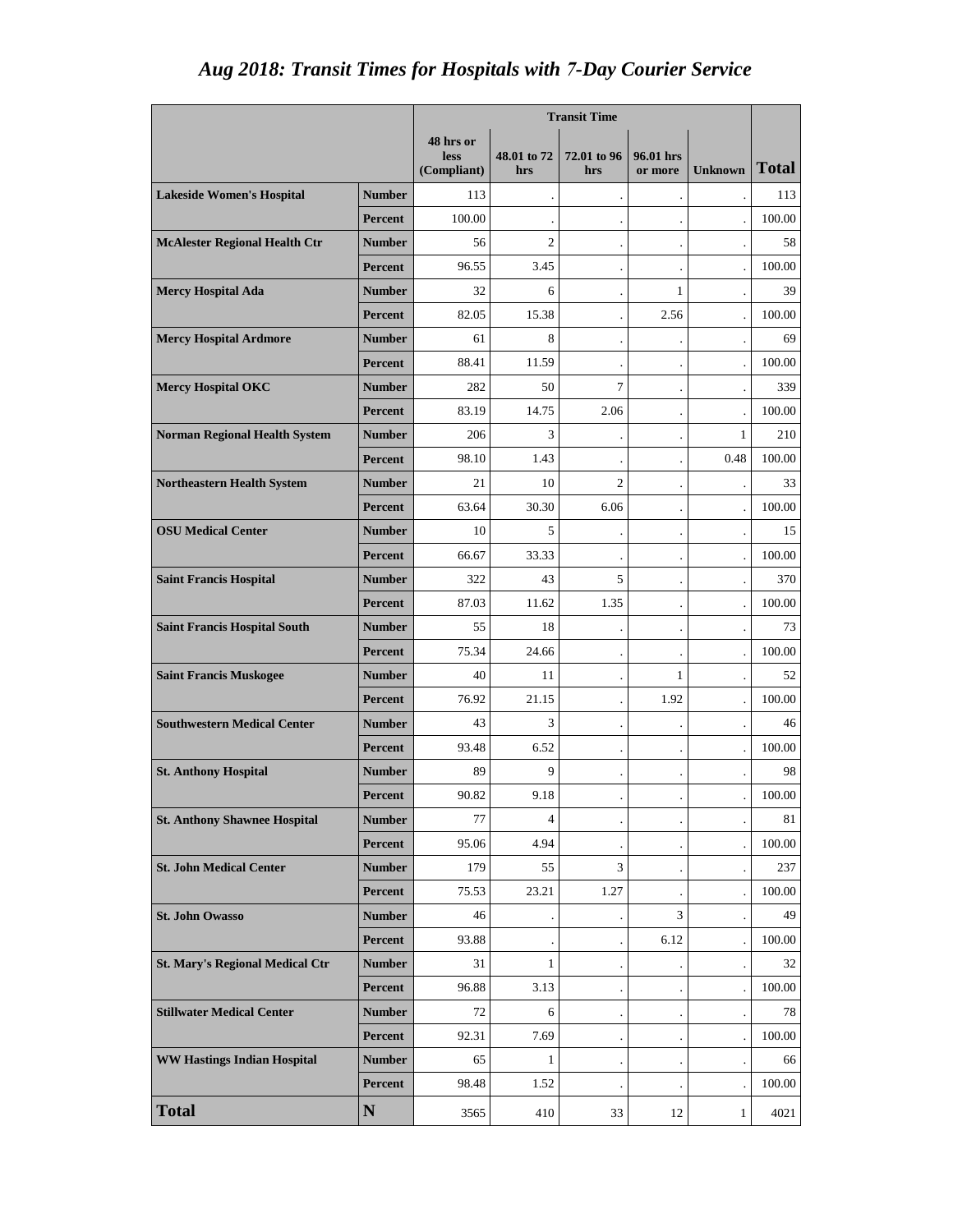

## Aug 2018: % Compliance Ranking of Hospitals with 5-Day